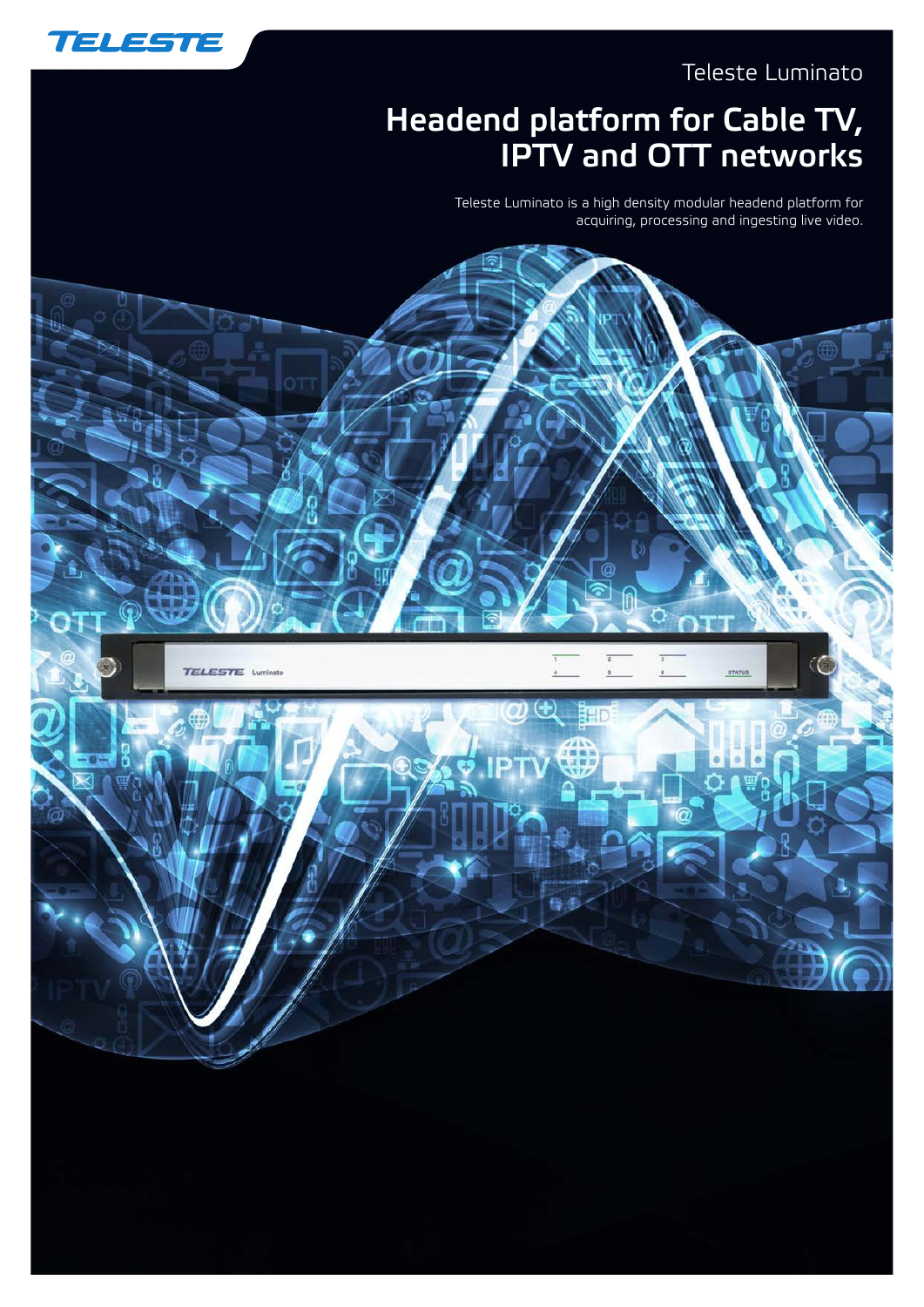

## Teleste Luminato

Teleste Luminato headend platform is designed for live content processing. It receives the content from various sources and descrambles and re-organises this content into operators' network for CATV, OTT and/or IPTV delivery. It is trusted by cable TV operators and Telco's of varying sizes and feature demands. One thing is common though; they all appreciate its unparallel reliability and ease of use.

### Modularity enables effectiveness

The chassis has been divided into six processing module slots. The module slots can be equipped with any combination of available Luminato receivers and output modules, depending on the application requirements. All modules can be hot-swapped and autoconfigured, minimising service outage. Due to an internal switch, the need for cabling is minimised, resultingin simple and cost-effective installation.

The chassis has two Gigabit Ethernet interfaces with electrical or optical SFP modules for IP payload traffic. Both MPEG-2 and MPEG-4 with SD and HD are supported, suitable for IP centric Cable TV, IPTV and OTT networks.

## Receive content from various sources

Teleste Luminato receivers provide a best-of-breed receiving platform for operators. The receivers enable a flexible selection of free-to-air and scrambled services from DVB-S/ S2, DVB-T/T2, DVB-ASI, DVB-C or IP sources, which can be adjusted to the operator's service line-up with the built-in advanced transport stream-processing capabilities.

Satellite and terrestrial receivers are available as quad-receiver models or dual-receiver models with DVB descrambling. All Luminato module slots furnished with quad-receivers enable having up to 24 receivers in one RU chassis. As one receiver can process multiple services per receiver, the amount of received services can be vast. The optional descrambling uses DVB Common Interface modules, flexibly supporting a large variety of Conditional Access Systems.

## Content ingestion in several formats

Luminato output modules are available for DVB-ASI, COFDM and QAM and they enable flexible multiplexing of SPTS and MPTS video services as well as PSI/SI table streams. Luminato comes with two integrated IP ports which means saving space and cost as a separate module is not needed.

The output modules support selection of free-to-air and scrambled services from IP stream sources, which can be adjusted to the operator's service line-up with the built-in advanced transport stream-processing capabilities. All the modules support Standard Definition and High Definition video in MPEG-2 and MPEG-4 AVC video formats and numerous audio formats.

### Keep your stream lean

It is essential to be able to modify components in incoming and outgoing transport streams. Received services may include several unnecessary languages or even harmful data like unwanted set-top box software updates – all of them stealing bandwidth and endangering a quality subscriber experience.

Luminato comes with built-in advanced transport stream processing capabilities. It can filter the unwanted data and allow tidying of received and outgoing services from any unwanted components. This enables great savings in bandwidth and improves service quality.

## Consumer level usability, yet access to all the finesses

The intuitive user interface makes management of Luminato effortless – everything is visible in a single graphical display, and administrators can add new services simply by drag-and-drop. This eliminates a lot of the manual configuration work and provides an easily understandable view on the network. Services can be set up within a few minutes, and yet there is access to all DVB finesses. Luminato also provides a simple but effective command line interface (CLI) for those appreciating extreme simplicity.

- • Realistic view to module composition
- Drag and drop services with multiple selection
- Simple and intuitive navigation
- • Device status at single glance
- • Playlist view to all available channels
- • Search available for easy finding of all services
- • Monitoring with any PC including tablet computers

## Quality is not a coincidence

We consider high quality to be one of the key assets of the Luminato platform. The cost of a non-functioning device is high and therefore we have made a special effort to make sure these situations can be avoided.

Over the years, Luminato has proven to be one of the most reliable headend platforms on the market. There are thousands of devices operational around the world and serving subscribers with tens of thousands of services around the clock. Yet, the failure rate has prooven to be lower than 0,3%.

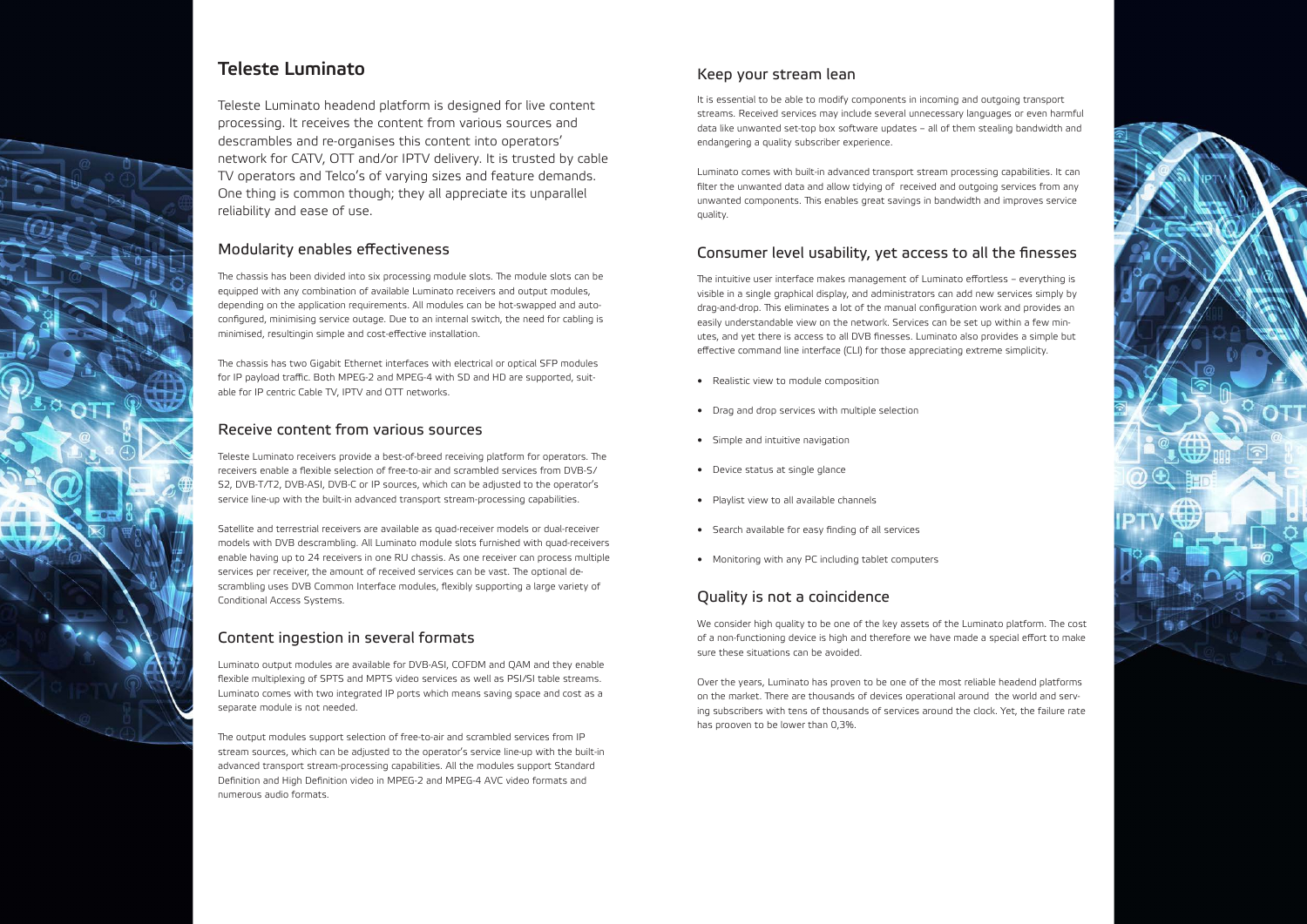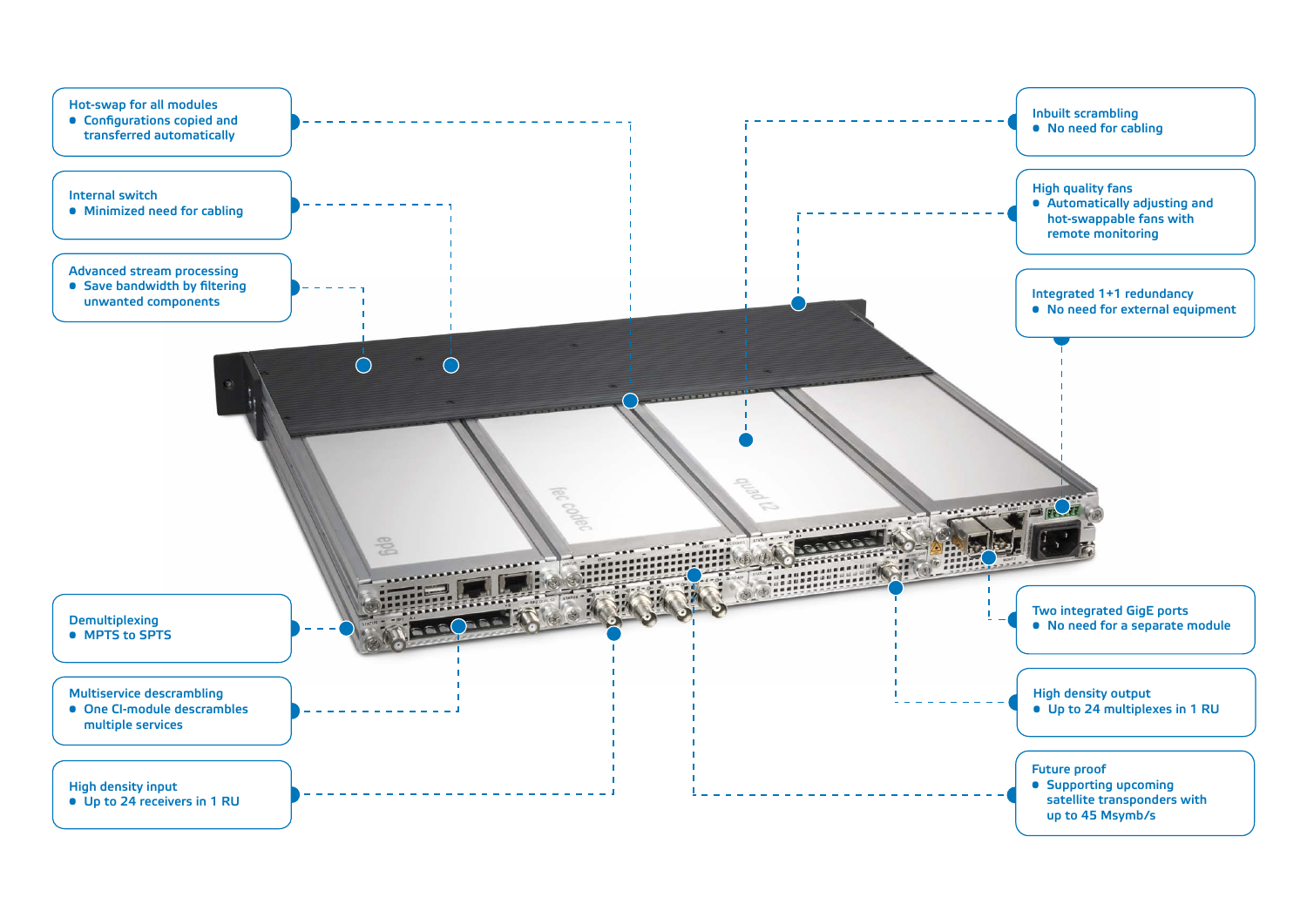### Embrace reliability

The basis for solid functionality is created early, on a drawing board. There are choices to be made and all of them can affect reliability. Here's a list of a few Luminato features guaranteeing a high level of reliability:

- Hot swappable modules with automatic copying of configuration
- Unobstructed air flow by four hot swappable, actively controlled and automatically adjustable fans
- One platform can include two PSU's or connect to an external PSU serving several platforms
- • 1+1 platform redundancy with automatic and fast switch over between primary and secondary platforms
- SID follow-up
- Stream redundancy with configurable triggers and automatic recovery
- Service priority for ensuring priority service pass-through in case of overbooking
- Monitoring of descrambling and automatic CA-module refreshment/rebooting

### Customer testimonials

#### MTS – the leading telecommunications provider in Russia and the CIS:

"*After a bidding competition and careful evaluation, we decided to choose Teleste Luminato to empower our nationwide headend network in Russia. After a couple years of operation, we are very pleased with our choice as Teleste Luminato headends have required almost no maintenance at all. Teleste Luminato provides us with the most compact and flexible solution for delivering a premium-quality digital TV experience and surviving long into the future. Therefore, we felt comfortable to expand the Luminato based headend network to tens of new cities as a second phase of our project.*"

#### Quadriga – the hospitality industry's leading integrator of network applications and inroom entertainment systems:

"*We have been using Teleste Luminato in hundreds of hotel TV headend installations worldwide since 2008. Luminato makes a perfect match with our demands as it is small in size, requires minimal management due to automated features, makes barely any noise and doesn't require any special arrangements for cooling. It is simply very easy to install and extremely reliable in operation. Our engineers have given it a nickname "install'n'forget" – that tells of their opinion about the ease of usage and the service reliability*."

#### Numericable – the leading cable TV operator in France:

 "*In the first place, we chose Teleste Luminato due to its modularity and density. By using Luminato, we needed only one device per headend to receive TV services from a backbone as IP, locally as DVB-T and ingest services to our network in required formats. Tested and proofed technology together with top-class usability reflects to us as simple operability. Luminato redundancy features and ease of use were considered outstanding as well, all resulting in high reliability and cost savings which we appreciate.*"

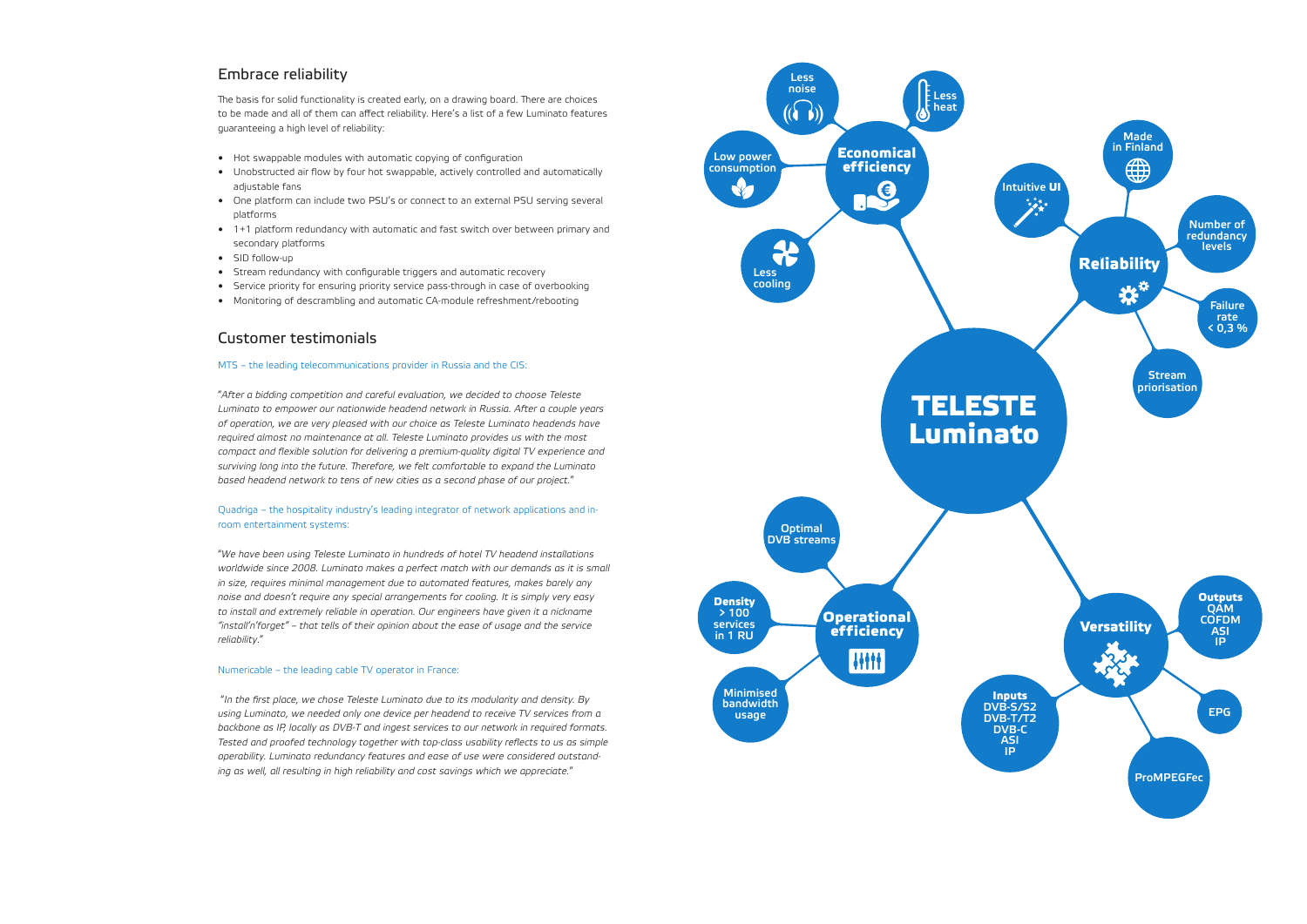## Teleste Luminato chassis specifications

| <b>Chassis</b>                               |                                                                  |  |  |
|----------------------------------------------|------------------------------------------------------------------|--|--|
| Mounting                                     | 19" rack mountable, 1RU Installation rails for easy installation |  |  |
| Dimension $(H \times W \times D)$            | $1U \times 19'' \times 385$ mm                                   |  |  |
| Operating voltage                            | 100-230 VAC 50/60 Hz, 48 VDC                                     |  |  |
| Power consumption                            | Max 120 W / fully occupied chassis                               |  |  |
| Operating temperature                        | $-1055$ °C ambient                                               |  |  |
| Relative humidity                            | Up to 90% (non-condensing)                                       |  |  |
| Cooling                                      | Replaceable fans                                                 |  |  |
| <b>Management interfaces</b>                 |                                                                  |  |  |
| Two 10/100 BaseTX                            | For CAS and NMS                                                  |  |  |
| <b>USB</b>                                   | For initial setup                                                |  |  |
| <b>Stream interfaces</b>                     |                                                                  |  |  |
| Two gigabit Ethernet ports                   | Supports electrical and optical SFP modules                      |  |  |
| Management and monitoring                    |                                                                  |  |  |
| Web user interface                           |                                                                  |  |  |
| CLI (telnet / ssh, USB-serial)               |                                                                  |  |  |
| SNMP monitoring                              |                                                                  |  |  |
| TFTP file transfer                           |                                                                  |  |  |
| Interface modules                            |                                                                  |  |  |
| 6 slots for hot swappable processing modules |                                                                  |  |  |
|                                              |                                                                  |  |  |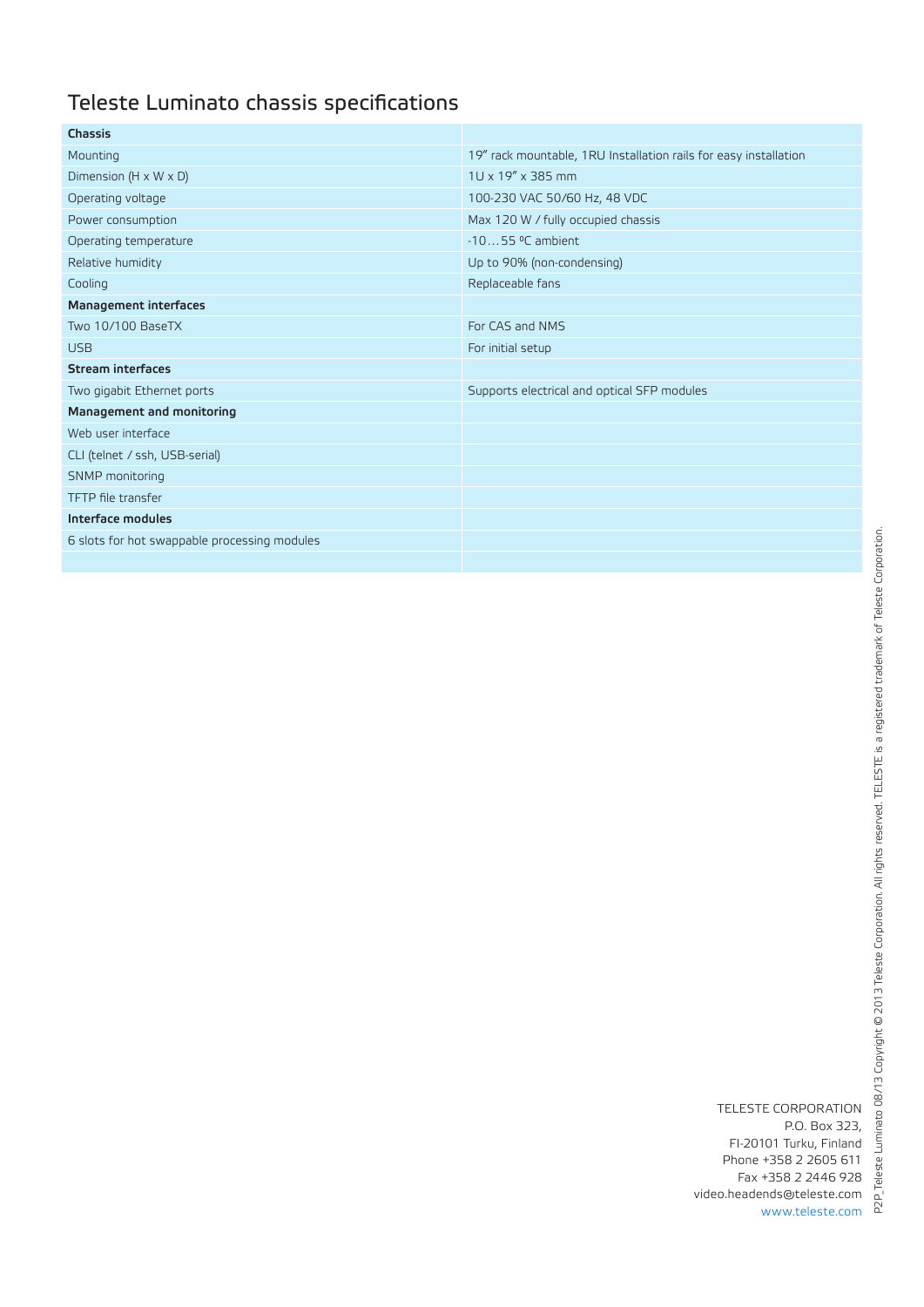

### QAM Module for Luminato platform

# Quad QAM module for Luminato platform

The QAM module enables flexible multiplexing of SPTS and MPTS video services and also PSI/SI table streams. High quality QAM modulation with agile up conversion provides easy adaptation to DVB-C delivery over HFC-network.

#### Versatile functionality

The Teleste Luminato quad QAM modules provide an advanced DVB-C platform for Cable TV operators. The QAM module enables flexible multiplexing of SPTS and MPTS video services and also PSI/SI table streams. High quality QAM modulation with agile up conversion provides easy adaptation to DVB-C delivery over HFC-network.

The Luminato quad QAM multiplexers support selection of free-to-air and scrambled services from IP stream sources, which can be adjusted to the operator's service line-up with the built-in advanced transport stream processing capabilities. The Luminato quad QAM module support Standard Definition, High Definition and 3D video in MPEG-2 and MPEG-4 AVC video formats and numerous audio formats. Optionally content protection can be done based on DVB simulcrypt standard.

#### Effective flexibility

Luminato quad QAM module is fully compatible with the high-performance

Luminato chassis, where it can be fitted freely to any of the six module slots. In accordance with the Luminato system architecture, the video processing is performed on the quad QAM modules, which enables low-cost applications even with partially equipped chassis, while having the performance scalability to fully equipped chassis.

#### Complete cable TV headend in 1 RU

As one or more Quad QAM modules can be included in 1 RU Luminato platform with Luminato DVB-S, DVB-S2, DVB-ASI, DVB-T, DVB-T2 and DVB-C receivers, together they can form a complete cable TV headend. Furthermore, this provides effective way for complementing service bouquet with locally received content in the edge of the network.

#### Embedded content protection

Quad QAM module has the optional capability to do DVB Common Scrambling Algorithm content protection. The embedded scrambling doesn't require any additional hardware and the user

can freely select which services will be scrambled. The component level scrambling is also supported to allow only video and audio scrambling and leave other streams untouched to avoid descrambling challenges for bursty data in set-top box.

#### Efficiency and reliability

With the advanced transport stream processing, operator can select the services and components which are relevant to his network. The Luminato will follow-up any changes on the stream to automatically readjust the processing to provide uninterrupted service. This will allow the operator to efficiently manage network capacity usage.

The available tools provide high degree of automated features to minimise the cost of system set-up and operation, and avoiding downtime due to changes in the received services.